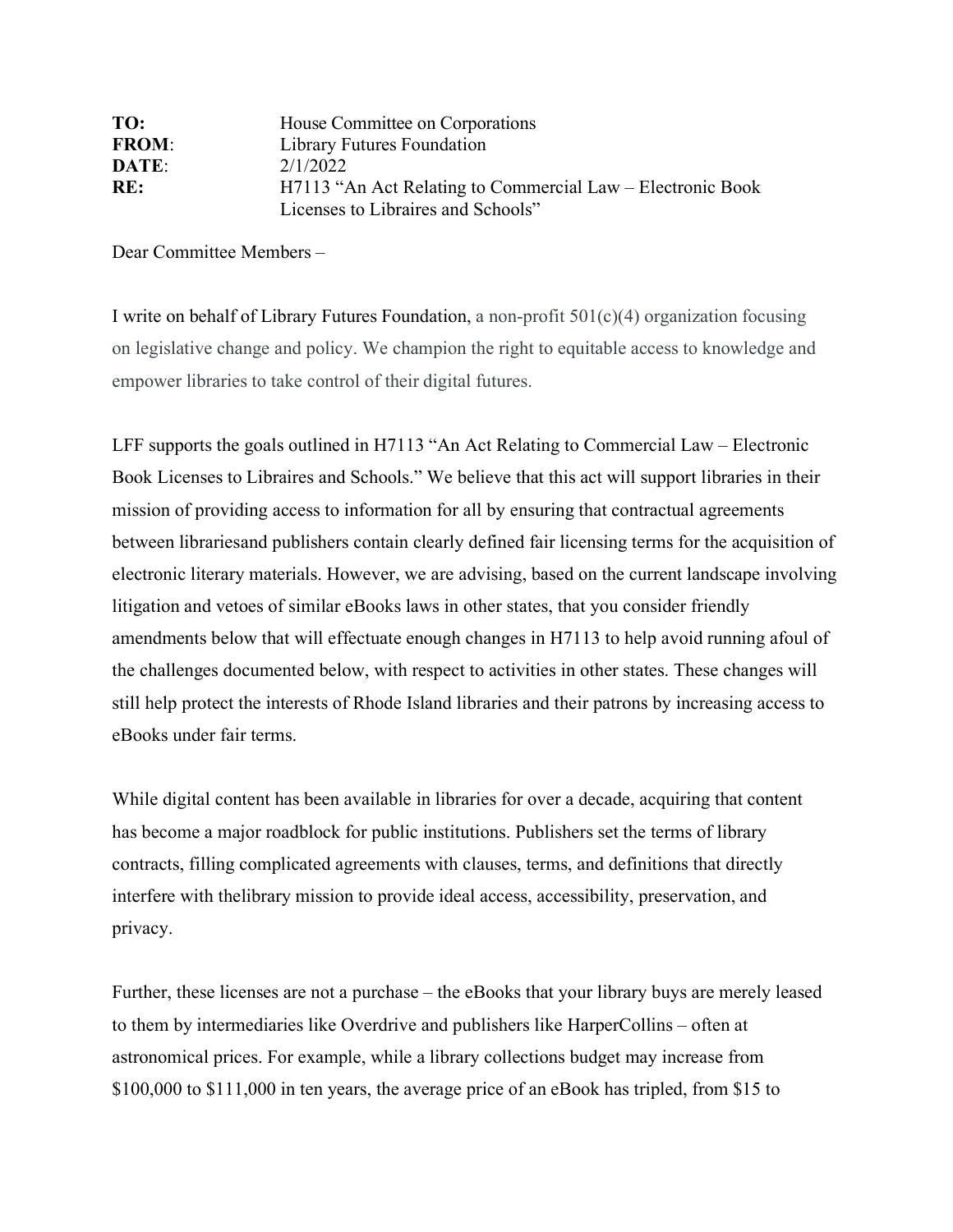$$45<sup>1</sup>$  $$45<sup>1</sup>$  $$45<sup>1</sup>$  Further, libraries are forced to pay well over consumer market price - as much as \$84 to license books that can be purchased for \$14.99 individually.<sup>[2](#page-1-1)</sup>

# **Using RI State Law**

LFF supports an eBooks bill that is based firmly in state law to remedy many of these issues, including provisions that allows Rhode Island law to govern eBooks contracts, that harnesses state laws on unconscionability in licensing terms, and includes the use of Rhode Island's consumer protection law. These provisions are drafted pursuant to the power inherent in protecting public policy and promoting the life, education, public convenience, general prosperity, well-being of society, and the welfare of the state's population and economy -all of which are dependent on libraries' ability to continue, as technology advances, their traditional practice of providing nondiscriminatory access to literary materials.

For these reasons, we ask that the House Committee on Corporations move forward with this bill, but consider changes as outlined in Appendix A, to ensure that the goals and aspirations of the bill are still met. Again, these suggested changes could ensure that the bill still remedies the many issues in eBook licensing, but avoids known legal issues, and the specter of litigation, associated with the use of the exact same bill language as in the laws in Maryland and New York. 10

## **Maryland eBook Litigation and the New York Veto**

Other states have grappled with the same problems for eBooks in libraries. Maryland and New York were the first states to introduce legislation. And both these bills used some language

<span id="page-1-0"></span><sup>1</sup> Reader's First, *eLending Position Paper* at

[https://static1.squarespace.com/static/53765f6fe4b060b2a3d3586b/t/5f3c51847ced48361daa1575/15977](https://static1.squarespace.com/static/53765f6fe4b060b2a3d3586b/t/5f3c51847ced48361daa1575/1597788550827/eLending%2Bposition%2Bpaper.pdf) [88550827/eLending+position+paper.pdf](https://static1.squarespace.com/static/53765f6fe4b060b2a3d3586b/t/5f3c51847ced48361daa1575/1597788550827/eLending%2Bposition%2Bpaper.pdf)

<span id="page-1-1"></span><sup>2</sup> American Library Association, *ALA 'concerned' over Hachette Book Group ebook and audio book lending model changes* [https://www.ala.org/news/press-releases/2019/06/ala-concerned-over-hachette-book-group-ebook-and](https://www.ala.org/news/press-releases/2019/06/ala-concerned-over-hachette-book-group-ebook-and-audio-book-lending-model)[audio-book-lending-model](https://www.ala.org/news/press-releases/2019/06/ala-concerned-over-hachette-book-group-ebook-and-audio-book-lending-model) (June 17, 2019)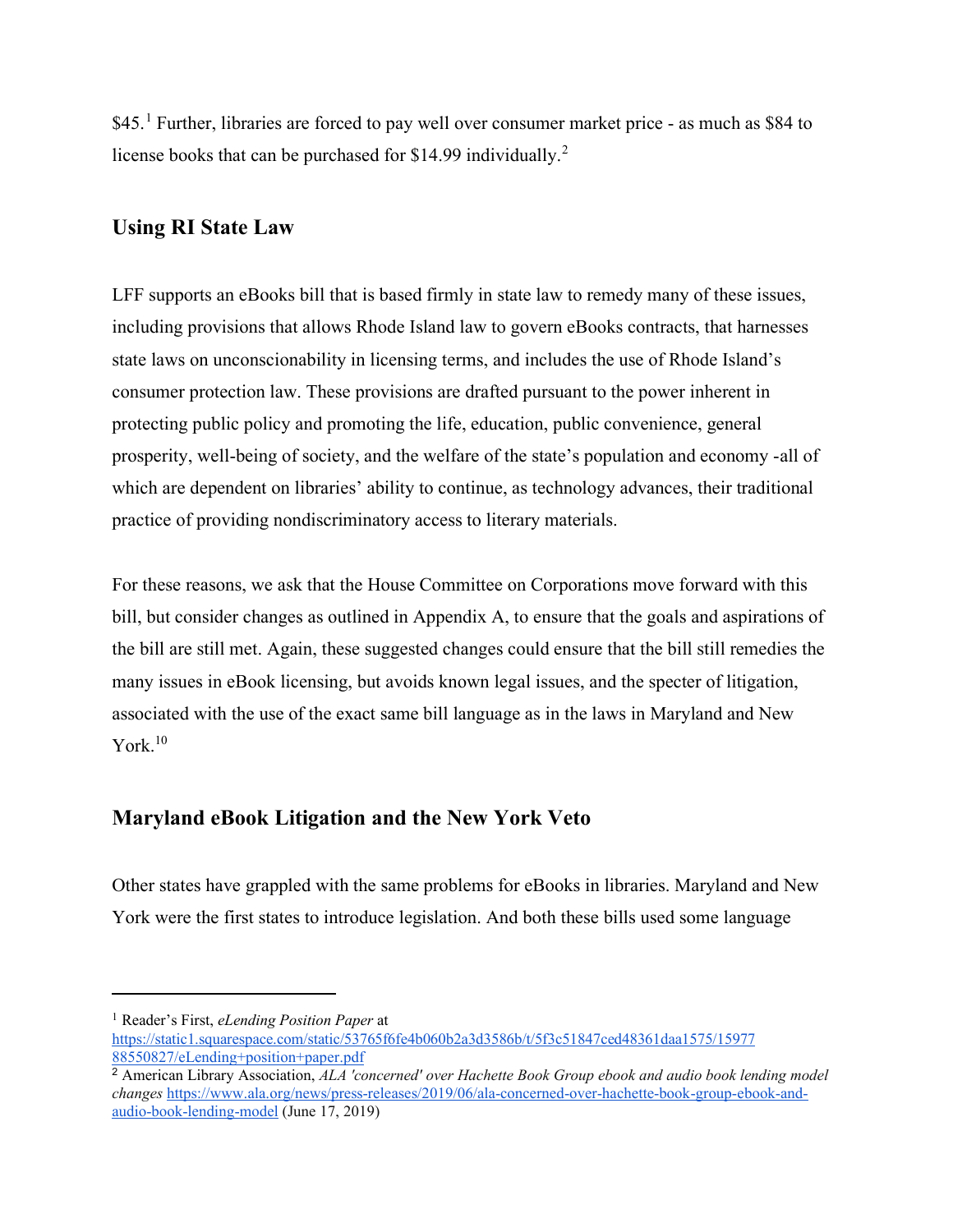nearly identical to the original H711[3](#page-2-0).<sup>3</sup>

As the MD and NY bills were written, they were designed to solve only one of the problems with eBooks: that some publishers refuse to lease certain eBooks to libraries. The Maryland law, for example*, requires* publishers that offer eBooks to consumers in the state to also offer eBooks to libraries as well.

# **Maryland Law and Litigation**

The U.S Copyright Office, a division of the Library of Congress, recently noted that the language used in the Maryland eBooks bill, which is also in H7113 as currently drafted, could be considered preempted by federal law. The U.S Copyright Office examined the new Maryland state law, on which H7113 is currently based, in a report reviewing the legality of the law. In the report, the Office noted the language that requires publishers to grant licenses to a public library on certain "reasonable" terms any time they "offer[] to license [the work] to the public."[4](#page-2-1)

As a result, the Office asserted that *because the Maryland law requires publishers to grant a license*, rather than regulating the terms of a license, "the legislation is closer in kind to the state law found to be preempted" by under U.S law.<sup>[5](#page-2-2)</sup> In other words, the states can't pass laws that are in the purview of federal Congressional powers. The Office concluded that a court considering state legislation with language like the original H4120 "would likely find it preempted under a conflict preemption analysis."[6](#page-2-3)

The concern then is this: regardless of the merits or strength of the position, *such legislation, and any challenge to it, would have to wait for this case concerning copyright to be resolved.* Based on past litigation in this space, it could be many years of litigation and appeals.

<span id="page-2-0"></span><sup>3</sup> Other states Illinois have introduced eBook bills that are slightly different. See Equitable Access to Electronic Literature Act, SB3167 at [https://www.ilga.gov/legislation/102/SB/10200SB3167.htm](about:blank)

<span id="page-2-1"></span> $4$  Md. Code, Educ.  $8$  23-702 (2021) available at

[https://mgaleg.maryland.gov/2021RS/chapters\\_noln/Ch\\_412\\_sb0432E.pdf](about:blank)

<span id="page-2-2"></span><sup>5</sup> See U.S Copyright Office's Reply Letter to Sen. Thom Tillis at [https://www.publishersweekly.com/binary](about:blank)[data/ARTICLE\\_ATTACHMENT/file/000/004/4768-1.pdf](about:blank)

<span id="page-2-3"></span><sup>6</sup> Ibid.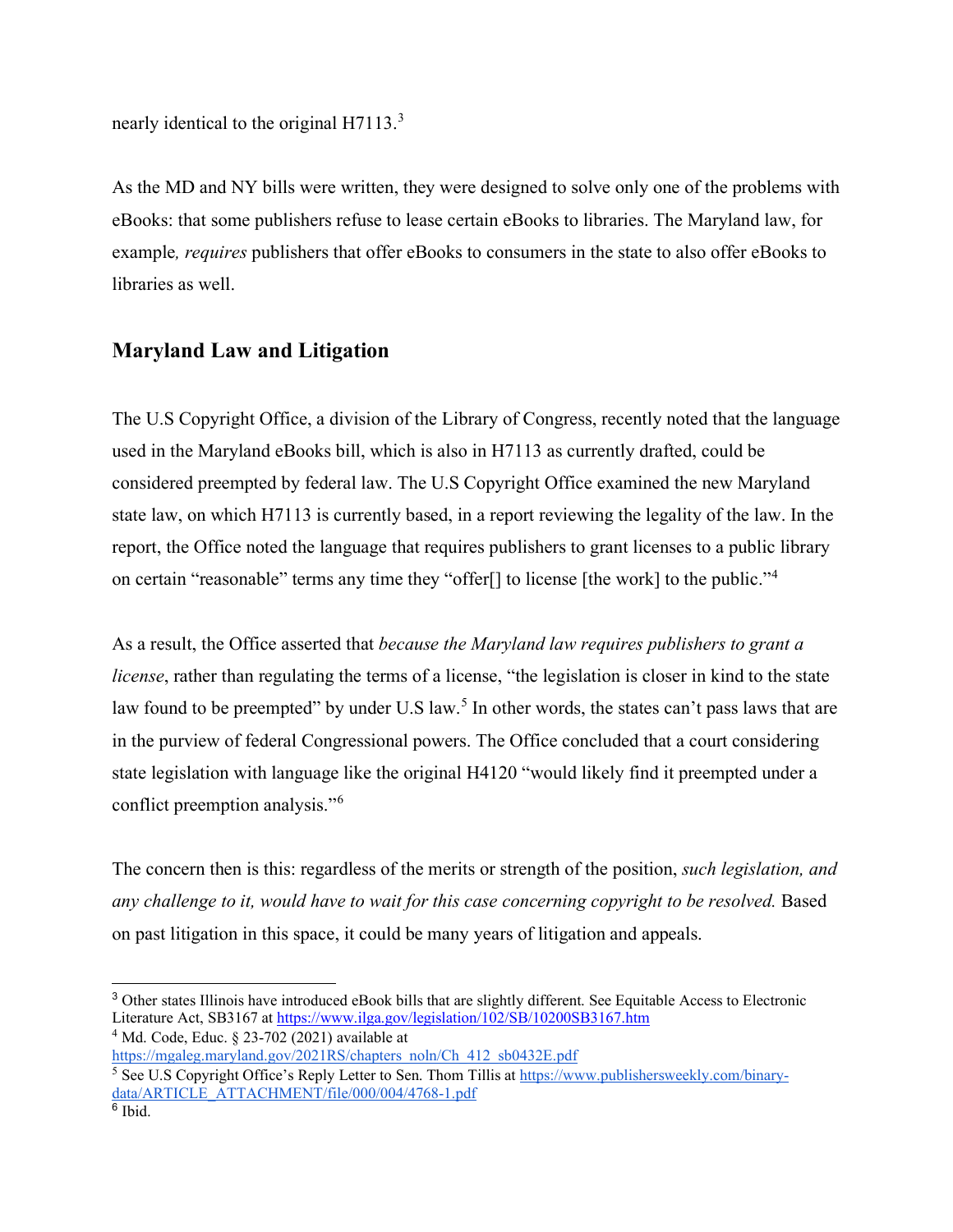And the threat of litigation is real. As of December, the American Association of Publishers has sued the State of Maryland in federal court over the eBooks law based on the same exact legal interpretation as the U.S. Copyright Office.<sup>[7](#page-3-0)</sup> Again, at present H7113 is the language used in the Maryland bill, and, therefore, subject to the same increased risk of litigation if adopted as written.

Again, the strategic choice here we are recommending is to pursue an entirely separate basis for establishing equivalent protections in practice.

### **New York Veto**

The NY eBook bill enjoyed broad support among the public and representatives when it moved through the legislative process in the NY Assembly. However, the Governor of New York has recently chosen to *veto* the bill that passed in their legislature, noting that the language, the same as the Maryland eBook law, forces publishers to sell to a library and that action *illegally preempts* federal copyright law.[8](#page-3-1)

Copyright law is an important part of the set of rights and protections that enables a library to fulfill its mission to serve the community. And library stakeholders should wholeheartedly defend against challenges to the same. After all, libraires frequently rely on *fair use* and *first sale* doctrine; and we may take philosophical or legal issue with whether or not a challenge to the Maryland and related versions of their bills is indeed legitimately preempted by the federal question, but that is now immaterial to establishing a state-level law that would *in the shorter term* and *independently* improve the protections for libraries in Rhode Island.

As some of this memo directly suggests, a position based on consumer protection and contracts

<span id="page-3-1"></span><span id="page-3-0"></span> $<sup>7</sup>$  The State of Maryland has recently filed a motion to dismiss this lawsuit, arguing that the AAP has</sup> mischaracterized the purpose and scope of the MD eBook law. See the Attorney General's motion at [https://storage.courtlistener.com/recap/gov.uscourts.mdd.504378/gov.uscourts.mdd.504378.10.1.pdf](about:blank) <sup>8</sup> Andrew Albanese, *Hochul Vetoes New York's Library E-book Bill,* PUBLISHERS WEEKLY (Dec. 30, 2021) at [https://www.publishersweekly.com/pw/by-topic/digital/copyright/article/88205-hochul-vetoes-new-york-s-library-e](about:blank)[book-bill.html](about:blank)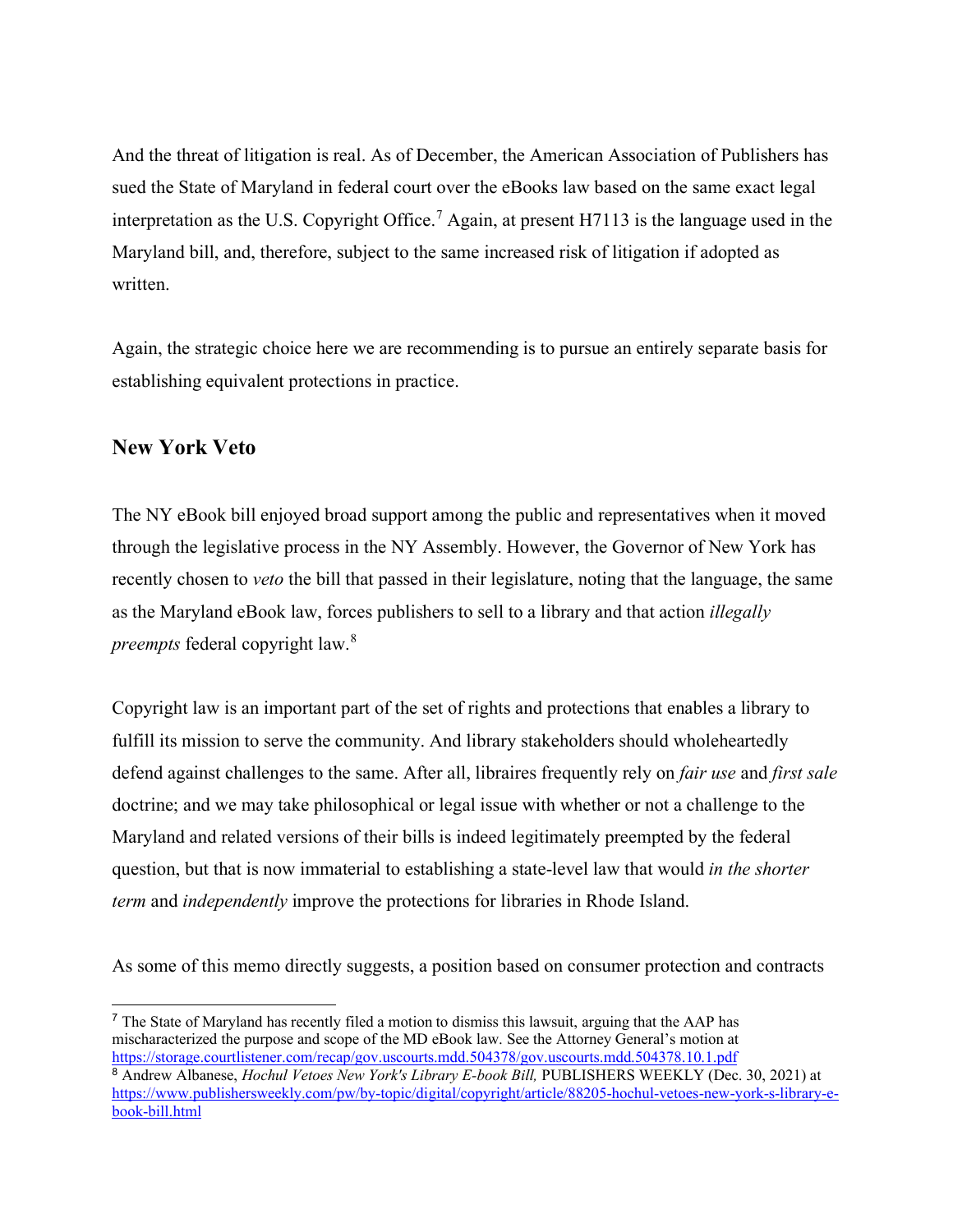has a better chance of being unchallenged, at least when it comes to the exact same challenges and preemption that has happened with the Maryland and related cases. It is not that we wish to avoid such a challenge, rather that we would like to get a law passed on a different basis that equally or in some measure of substance, would meet the goals and protect the interests of Rhode Island libraries and their patrons.

To that effect, below is a draft of a friendly amendment designed to effectuate enough changes in H7113 to meet the goals and protect the interests of Rhode Island libraries and their patrons, while avoiding running afoul of the challenges documented above with respect to activities in other states. We thank the Committee for their time and consideration of these important issues.

Respectfully submitted,

Kyle K. Courtney on behalf of the Library Futures Foundation

### **Appendix A H7113 Amendments**

**Summary:** This draft language designates license agreements between libraries and publishers that contain certain prohibited provisions that are against the public policy of the State of Rhode Island, defines prohibited provisions, establishes causes of action, and outlines remedies.

**Purpose**: To make e-books and digital audiobooks accessible to libraries and their patrons in the Commonwealth of Rhode Island on fair terms.

**Provisions:** The first part provides definitions related to the bill. Later, the language defines the prohibited provisions. After, the bullet points describe the remedies for violation. And the last section provides for the severability of the different provisions in the language.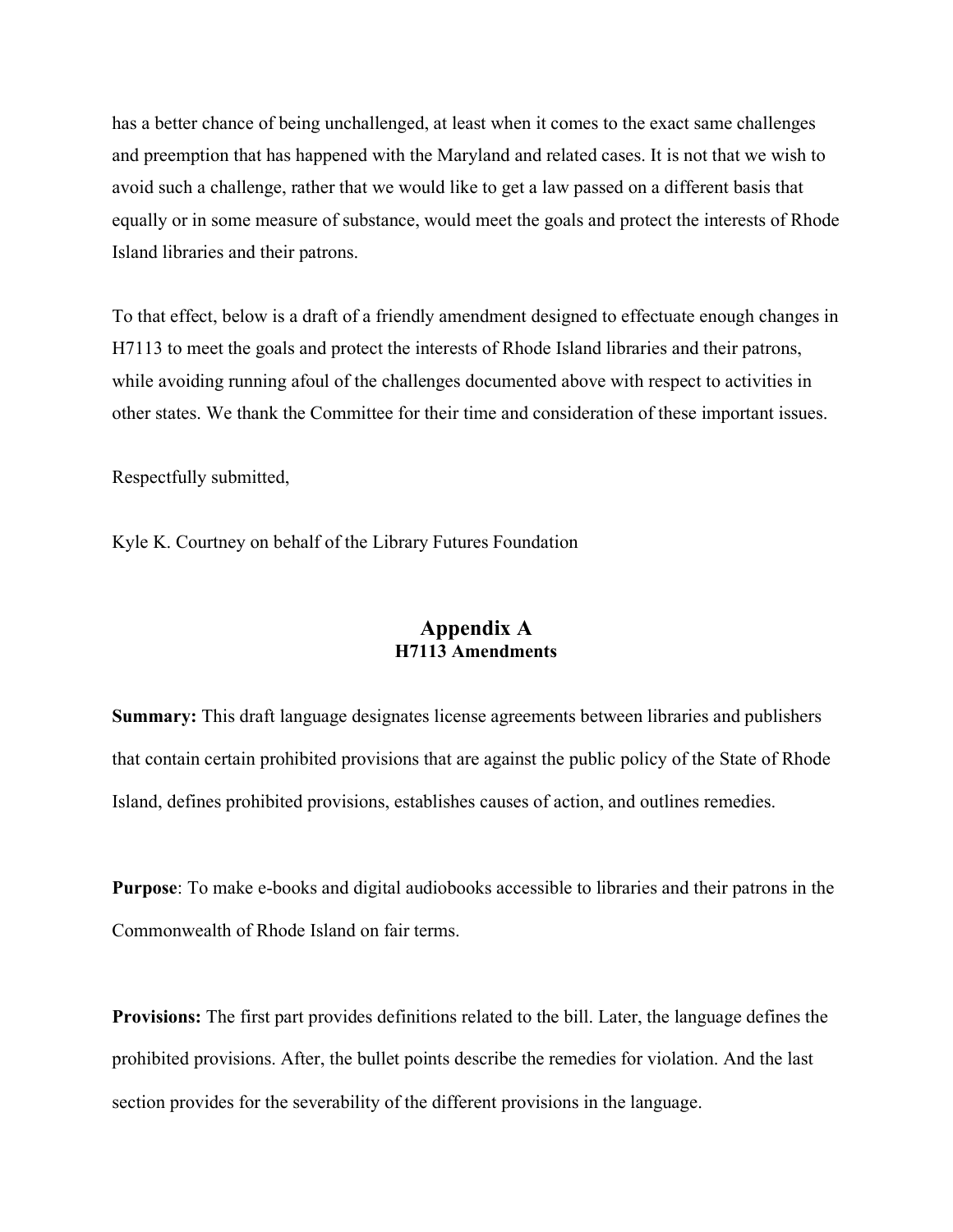#### **Amended Definitions**

- (a) For purposes of this title, the following definitions apply:
	- (1) "Digital audiobook" means a published work that is in the form of a voice recording (narrated) and is released as a digital audio file;
	- (2) "Electronic book" means a published work that is in written form and is released as a digital text file that may include accompanying digital image files;
	- (3) "Electronic literary materials" means digital audiobooks and/or electronic books;
	- (4) *"Libraries" include:*
		- *(A) public libraries;*
		- *(B) public elementary school and secondary school libraries;*
		- *(C) tribal libraries;*
		- *(D) academic libraries;*
		- *(E) research/special libraries;*
		- *(F) talking book libraires*
		- *(G) archives; and*
		- (H) *library consortia*
	- (5) "Publisher" means one whose business is the manufacture, promulgation, distribution, license, and/or sale of books, audiobooks, journals, magazines, newspapers, or other literary productions including those in the form of electronic literary materials; For the purposes of this bill the term 'publisher' shall also include *aggregators* who enter into contracts with libraries for the purposes of providing materials for purchase or license from the publishers.
	- (6) "Loan" means to create and transmit a copy of electronic literary material to a borrower, who may access the material for a limited time as determined by the loan period;
	- (7) "Loan period" means the duration for which a borrower may access electronic literary materials that have been loaned by a library before such access is revoked;
	- (8) "Technological protection measures" means any technology that enhances the secure loaning and/or circulation by a library of electronic literary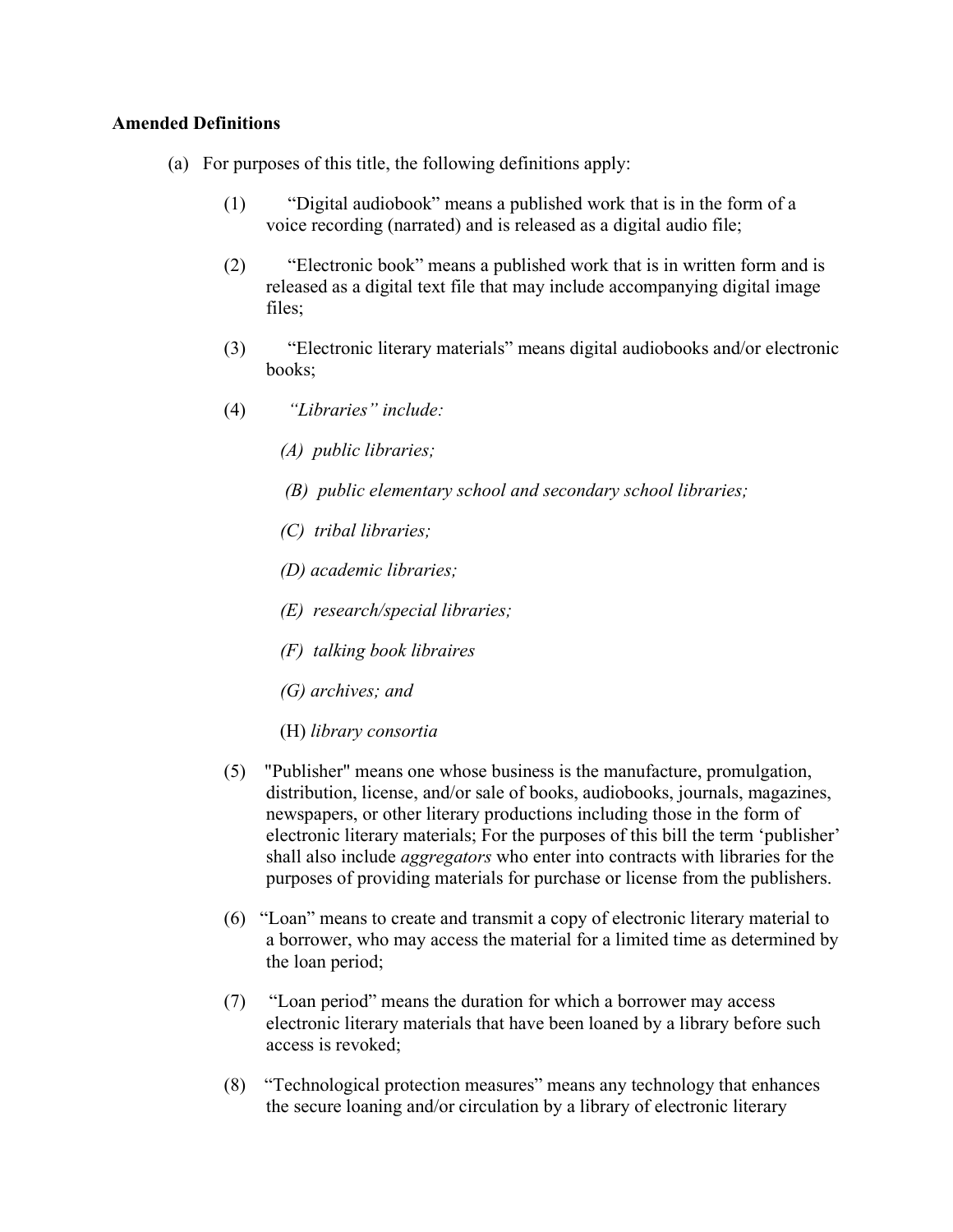materials;

- (9) "Borrower" means a person or organization, including another library, to whom the library loans media of any sort;
- (10) "Remotely" means synchronously transmitted to receiving parties in such a way that the transmission appears in front of the receiving parties on an electronic viewing device without being recorded by the receiving parties;

### **SECTION 3. Contracts Between Libraries and Publishers**

[Any publisher who offers a contract or license for acquisition of electronic books and digital audiobooks

to the public shall offer to license such books to libraries and to elementary and secondary schools and

educational institutions in the state on reasonable terms that would permit the libraries, schools and

educational institutions to provide their users and students with access to such electronic books. ]

## DELETION OF THIS LANGUAGE FROM THE BILL IS PROPOSED<sup>[9](#page-6-0)</sup>

(a) Any contract offered by a publisher to license electronic literary materials to the public in this state is governed by Rhode Island law.

(b) A contract shall contain no provision that:

(1) Precludes, limits, or restricts the library from performing customary operational functions, including any provision that:

> (A) Precludes, limits, or restricts the library from licensing electronic literary materials;

(B) Precludes, limits, or restricts or limits the library's ability to employ technological protection measures as is necessary to loan the electronic literary materials;

(C) Precludes, limits, or restricts the library's right to make non-public preservation copies of the electronic literary materials;

(D) Precludes, limits, or restricts the library's right to loan electronic literary materials via interlibrary loan systems; or

(2) Precludes, limits, or restricts the library from performing customary lending functions, including any provision that:

<span id="page-6-0"></span><sup>9</sup> This is the language in H7113 that is a version of the Maryland language, which is subject to a federal preemption lawsuit in Maryland and vetoed by the governor in NY.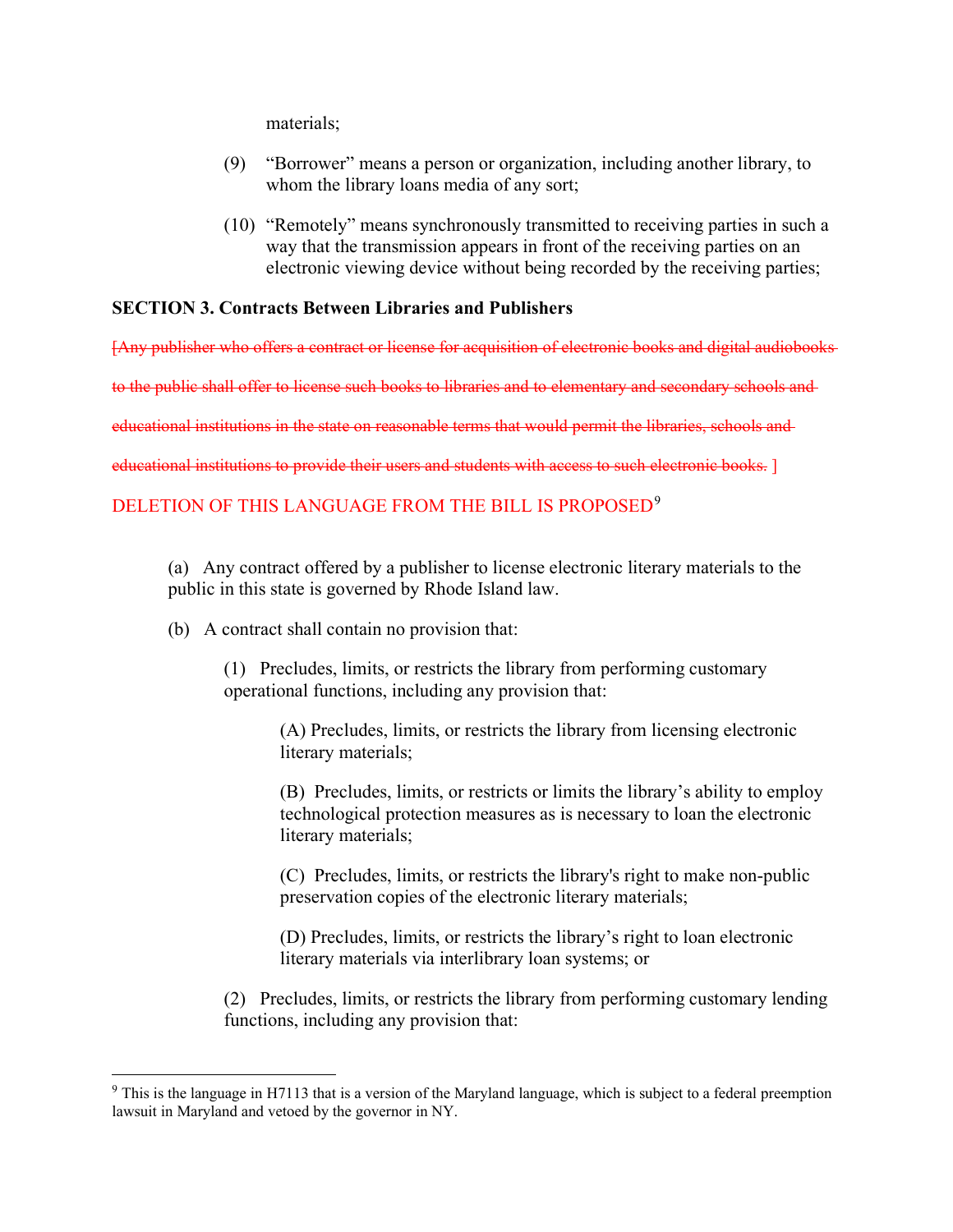(A) Precludes, limits, or restricts the library from loaning electronic literary materials to borrowers;

(B) Restricts the number of licenses for electronic literary materials that the library may acquire after the same item is made available to the public;

(C) Requires the library to acquire a license for any electronic literary material at a price substantially greater than that charged to the public for the same item, processing or hosting fees aside;

(D) Restricts the library's right to determine loan periods for licensed electronic literary materials;

(E) Restricts the total number of times the library may loan any licensed electronic literary materials over the course of any license agreement, or restricts the duration of any license agreement; unless the publisher also offers a license agreement to libraries for perpetual public use without such restrictions; at a price, which is considered reasonable i.e., is offered at, for example, no more than twice the list price being offered for licenses directly to the public or other reasonable pricing models.

(F) Requires the library to pay a cost-per-circulation fee to loan electronic literary materials, unless substantially lower in aggregate than the cost of purchasing the item outright

(3) Restricts the library from disclosing any terms of any license agreement to other libraries.

(4) Requires, coerces, or enables the library to violate the law protecting the confidentiality of a patron's library records found in Chapter 78, Section 7.

#### **SECTION 4. Remedies**

(a) Unconscionability

(1) Contracts to license electronic literary materials that include prohibited provisions listed in Section 3 of this chapter are unconscionable within the meaning of RI Gen L § 6A-2-302 ("Unconscionable contract or clause") in violation of Rhode Island public policy and are deemed unenforceable and void. Any waiver of the provisions of this title is contrary to public policy and shall be deemed unenforceable and void.

#### (b) Unfair and Deceptive Practices

(1) Offers to license electronic literary materials that include a prohibited provision listed in Section 3 constitute unfair and deceptive acts within the meaning of RI Gen L § 6-13.1 et al. and any remedy provided pursuant to the law